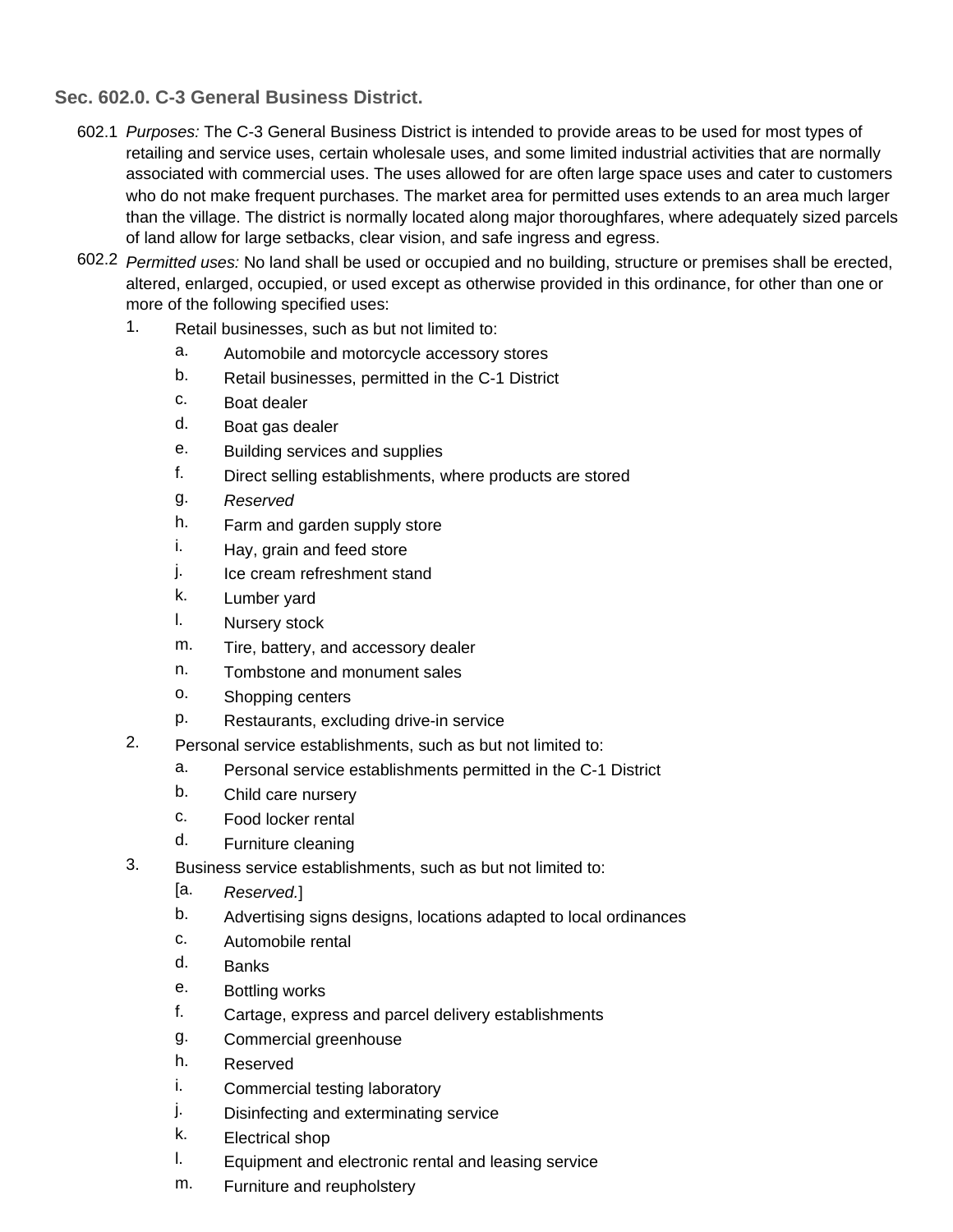- n. Furnace supply and service
- o. Lawn mower and repair shop
- p. Medical clinics
- q. Paint shop
- r. Parking lot, commercial
- s. Plumbing and heating shop
- t. Radio and television repair shop
- u. Refrigerator shop
- v. Repair service, large major items
- w. Sewer cleaning and rodding service
- x. Sign contractor
- y. Swimming pool sales and service
- z. **Taxidermist**
- aa. Towing service
- bb. Veterinary clinic, animal hospital, and kennels
- cc. Water softening service
- dd. Window cleaning firm
- 4. Professional office establishments, such as but not limited to:
	- a. Professional office establishments permitted in the C-2 District
- 5. Public, quasi-public, and governmental Buildings and facilities, such as but not limited to:
	- a. Public, quasi-public, and governmental Buildings permitted in the C-2 District
	- b. Public service and municipal garages
	- c. Ambulance service
- 6. Residential uses, such as but not limited to:
	- a. Convalescent, nursing home, rest home or sanitarium
	- b. Hotel and/or motel
	- c. Tourist cabins or home
- 7. Wholesale uses, such as but not limited to:
	- a. Direct selling establishments, where products are stored and distributed
	- b. Other wholesale establishments
	- c. Wholesale bakery
- 8. Industrial type uses, such as but not limited to:
	- a. Dairy products manufacture
	- b. Printing, publishing, or lithography establishments
	- c. Laundry, dry cleaning and/or dyeing plant, central facility serving more than one retail outlet
	- d. Industrial launderer
- 602.3 *Accessory uses:* As permitted in accordance with Article II, section 215.
	- 1. Temporary storage containers may be located or placed in the front yard, or side or rear yard which abuts a residential zoning district only as a special use.
- 602.4 *Special uses:*
	- a. Automobile diagnostic center or clinic
	- b. Automobile driving instruction
	- c. Automobile laundry
	- d. Auto painting
	- e. Automobile rental
	- f. Automobile repair shop
	- g. Automobile service station
	- h. Automobile undercoating service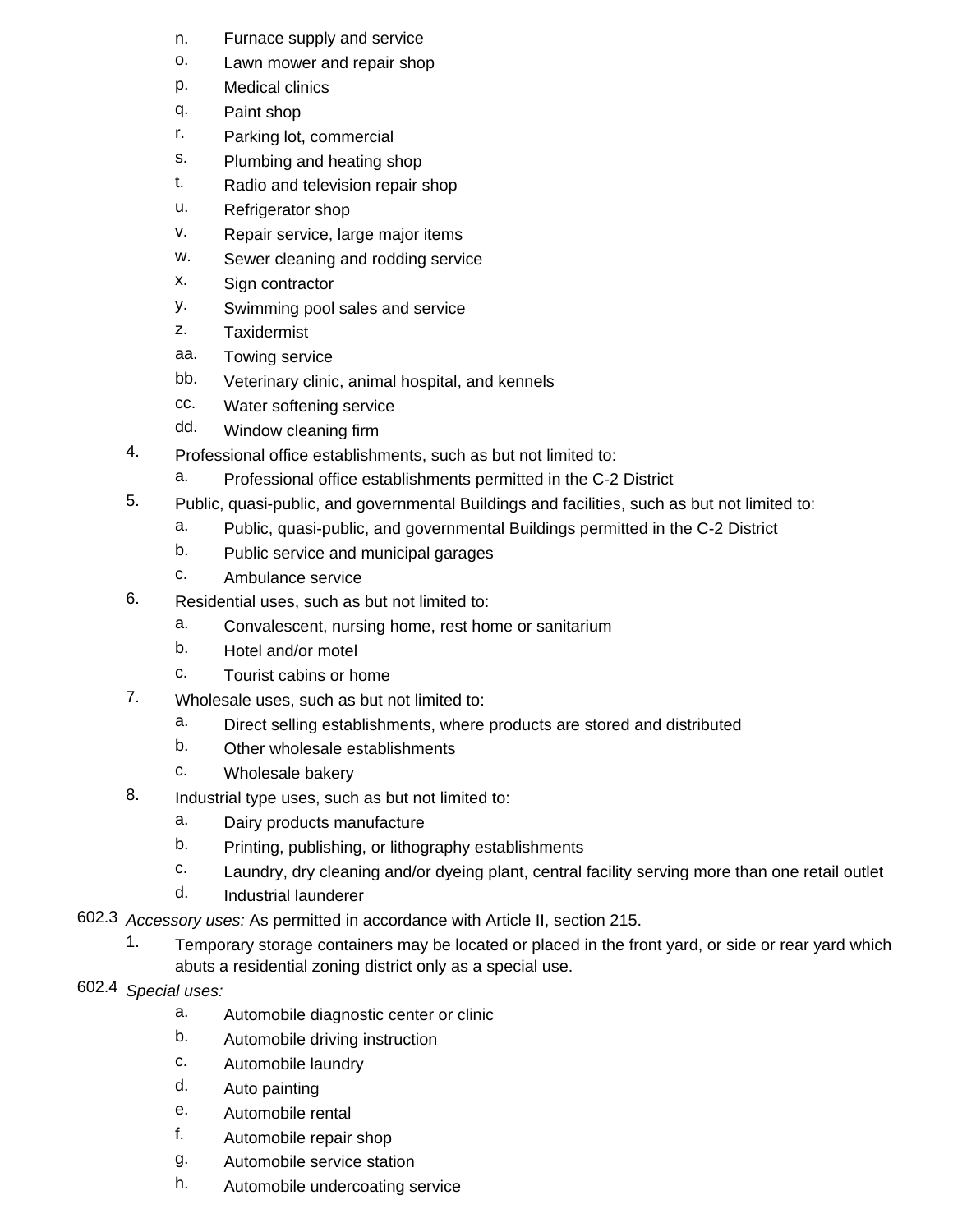- i. Body shop
- j. Bus passenger station
- k. camper sales
- l. Drive-in cleaners
- m. Drive-in banking facilities
- n. General repair shop
- o. Planned unit development
- p. Mobile home dealer
- q. Motor vehicle dealer
- r. Motorcycle sales
- s. Motorcycle service and repair
- t. Repair service
- u. Residence of the proprietor of a commercial use
- v. Taxicab stand
- w. Tire re-treading and repair shop
- x. Undertaking establishments and funeral parlors
- y. Used car lot
- z. Used furniture and second-hand store
- aa. Drive through facilities on the same zoning lot with any other special or permitted usage in the C-3 General Business District
- bb. Warehouse and mini-storage facilities
- cc. Automotive filling stations
- dd. Drive-in restaurants
- ee. Dancing school or studio
- ff. Recreational activity club
- gg. Gymnastics studio
- hh. Martial arts studio
- ii. Health and fitness center
- jj. Mixed occupancy-combined commercial and multiple residential establishments
- 602.5 *Temporary uses:* All temporary uses shall comply with the provisions of Article II, section 216. The following uses may be operated as a temporary use.

All temporary uses permitted in the C-1 Local Shopping District.

602.6 *Lot size requirements:* With the exception of planned developments, a separate ground area herein called the zoning lot, shall be designated, provided and continuously maintained for each structure containing a permitted use or special use.

| Α. | .<br>area<br>าur<br>MТ<br>10 I<br>ш | 000<br>120<br>square<br>۵۵٠<br>। ७७। |
|----|-------------------------------------|--------------------------------------|
| B. | widtl<br>านท<br>VIII<br>ПH<br>10 I  | 100<br>1 U U<br>$\cdots$             |

## 602.7 *Yard requirements:*

- A. *Minimum front yard:* All structures, excluding signs, shall maintain a setback of at least 50 feet from the front lot line. The first 20 feet shall be used for perimeter landscaping, screening, and a means of ingress and egress only.
- B. *Minimum corner side yard:* All structures shall have a minimum corner side yard of 30 feet.
- C. *Minimum interior side yard:* All structures shall have a minimum interior side yard of 15 feet.
- D. *Minimum rear yard:* All structures shall have a minimum rear yard of 30 feet.

## 602.8 *Bulk regulations:*

A.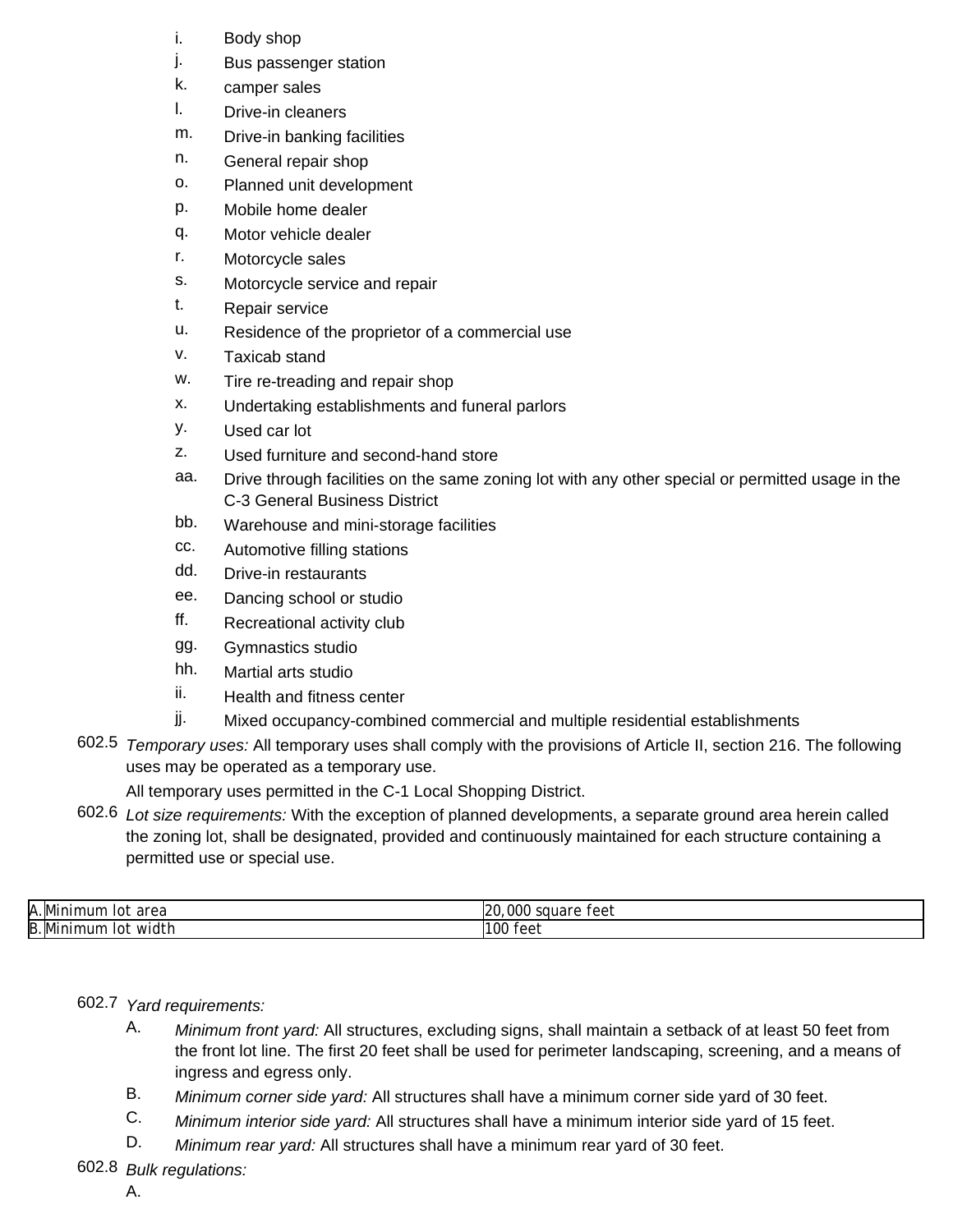*Maximum structure height:* No structure or portion thereof shall exceed a height of 40 feet. A structure exceeding the maximum permitted height shall require a special use permit.

- B. *Floor area ratio:* Not to exceed 1:2.
- 602.9 *General development standards:*
	- 1. *Performance standards:* All activities shall conform to the performance standards established for the I-1 Limited Industrial District.
	- 2. *Outdoor sales:* All outdoor sales space shall be provided with a permanent durable, and dustless surface, and shall be graded and drained as to dispose of all surface water.
	- 3. *Outdoor storage:* All outdoor storage facilities for accessory uses and products shall be enclosed by a fence, wall or plant materials adequate to conceal such facilities from adjacent properties and the public right-of-way.
	- 4. *Waste materials:* No materials or wastes shall be deposited upon a lot in such a form that they may be transferred off the property by natural causes or forces.
	- 5. *Screening:* Where a commercial use abuts or is across the street from a residential district, adequate screening shall be provided. Five-foot landscape screening is required except on corner lots where 36-inch high screening is limited to 30 feet in both directions from the corner.
	- 6. *Storm drainage and entrance curbs:* Required on all street frontages and shall meet the approval of the village engineer and village standards.
	- 7. *Ingress and egress:* On all commercial lots with less than 200 feet frontage on a public road, access is limited to one combined ingress and egress with a minimum width of 20 feet and a maximum width of 32 feet measured from inside of curbs at property line. On all commercial lots of 200 feet and over frontage on a public road, access is limited to two combined ingress's and egresses. With a minimum width of 32 feet measured from inside of curbs at property line locations. Details of ingresses and egresses to meet state, county, and village requirements.
	- 8. *Landscaping:* A general landscaping plan must accompany all applications for building permits requested for the construction of new buildings. The landscaping plan must show all areas, which will contain grass or other natural growth and the location of all trees, shrubbery and other natural growth. All areas designated for grass or other natural growth must be seeded or sodded as soon as possible after the completion of any building and all shrubs, trees and other natural growths must be seeded and/or planted as soon as possible after the completion of any building, but in no event shall such seeding and/or planting be delayed for a period in excess of one year after the completion of any building.

Certificates of occupancy may be issued for buildings prior to the time the landscaping requirements as provided for herein are satisfied; however, such certificates of occupancy shall state upon their face: "Landscaping not approved, approved landscaping required within one year of the date of this certificate."

Minor alterations from the original landscaping plan may be made without obtaining prior approval from the village; however, the amounts and location of land set aside for landscaping may not be reduced without the approval of the code official.

Five-foot wide sidewalks shall be provided, installed and constructed to the standards of the village upon all property located within the C-3 district upon which new buildings are constructed or existing buildings are expanded or altered or when there is a change in use.

- 9. [*Refuse storage enclosures.*] If outdoor refuse containers are used, a refuse storage enclosure shall be provided for each permitted use. Each outdoor storage container must be located within a refuse enclosure. Refuse storage enclosures may contain more than one refuse container. Where more than one permitted use or more than one business activity occupies a zoning lot, a common enclosure may be provided.
- 10. *Architectural:* All buildings shall be constructed primarily of masonry materials, either brick or brickfaced. Brightly colored materials or surfaces shall not be used. The architectural and aesthetic aspects of all structures shall be reviewed and approved by the department of economic development.

602.10 *Signs:* Signs shall be subject to the regulations contained in Article IX.